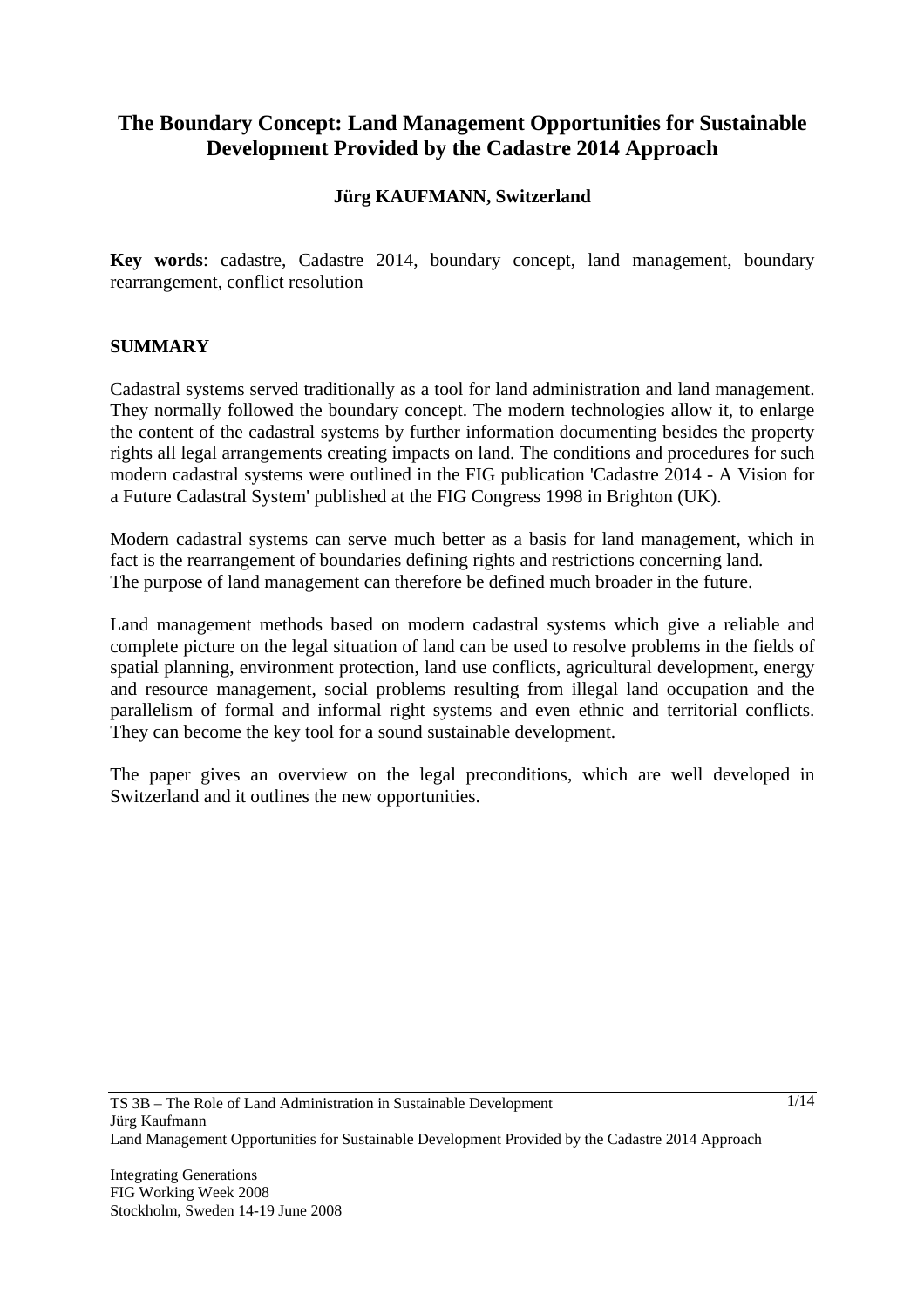## **The Boundary Concept: Land Management Opportunities for Sustainable Development Provided by the Cadastre 2014 Approach**

## **Jürg KAUFMANN, Switzerland**

## **1. CADASTRE 2014 AND THE BOUNDARY CONCEPT**

## **1.1 Boundaries**

A boundary is a dividing line between physical or abstract spheres. They separate areas belonging to different territories, societies, jurisdictions, clans and natural and legal persons. They mark areas where something is allowed or forbidden. They describe the edges of spheres were unique conditions exist. The boundary line is the locus where conditions change.

Boundaries are most important in our daily life. Every human being needs a personal sphere to survive. The walls and the door of the bedroom protect my personal sphere. The house wall separates a cold and wet from a warm and comfortable atmosphere. The boundary of my immovable property gives me a space where I can do what I want. (if I'm not too loud, which is a restriction), When crossing a state boundary (border) I will have differing opportunities. In the education we need boundaries for our children but for the educators as well. We shall respect boundaries in the relations with our neighbors, friends, and enemies. Social life would be impossible without boundaries.

We surveyors are the professionals fulfilling successfully since centuries the noble task of boundary negotiations, boundary fixing and boundary localization on international, national regional and personal levels.

## **1.2 The Boundary Concept as base of Cadastre 2014**

In the center of the FIG publication 'Cadastre 2014 – A VIsion for a Future Cadastral System', presented the first time at the XX, FIG Congress 1998 in Brighton, six fundamental statements formed the key message. Figures 1 to 6 explain these six statements.

These statements have been adopted by different jurisdictions either fully or in the most cases partially.

The separation of the graphical and the registration part of cadastre systems was overcome in the most of the countries starting with a setup or the reform of the cadastre. The aspect of modeling has become a key issue, as is shown by studies like Cadastral Core Model and by practical implementations of data models in different projects. Even hardliners promoting low-cost cadastral systems have found out, that the application of IT is inevitable to achieve efficiency at reasonable cost. The implementation of a private sector in the field of cadastre survey is a main topic in cadastre and registration projects of the Worldbank many national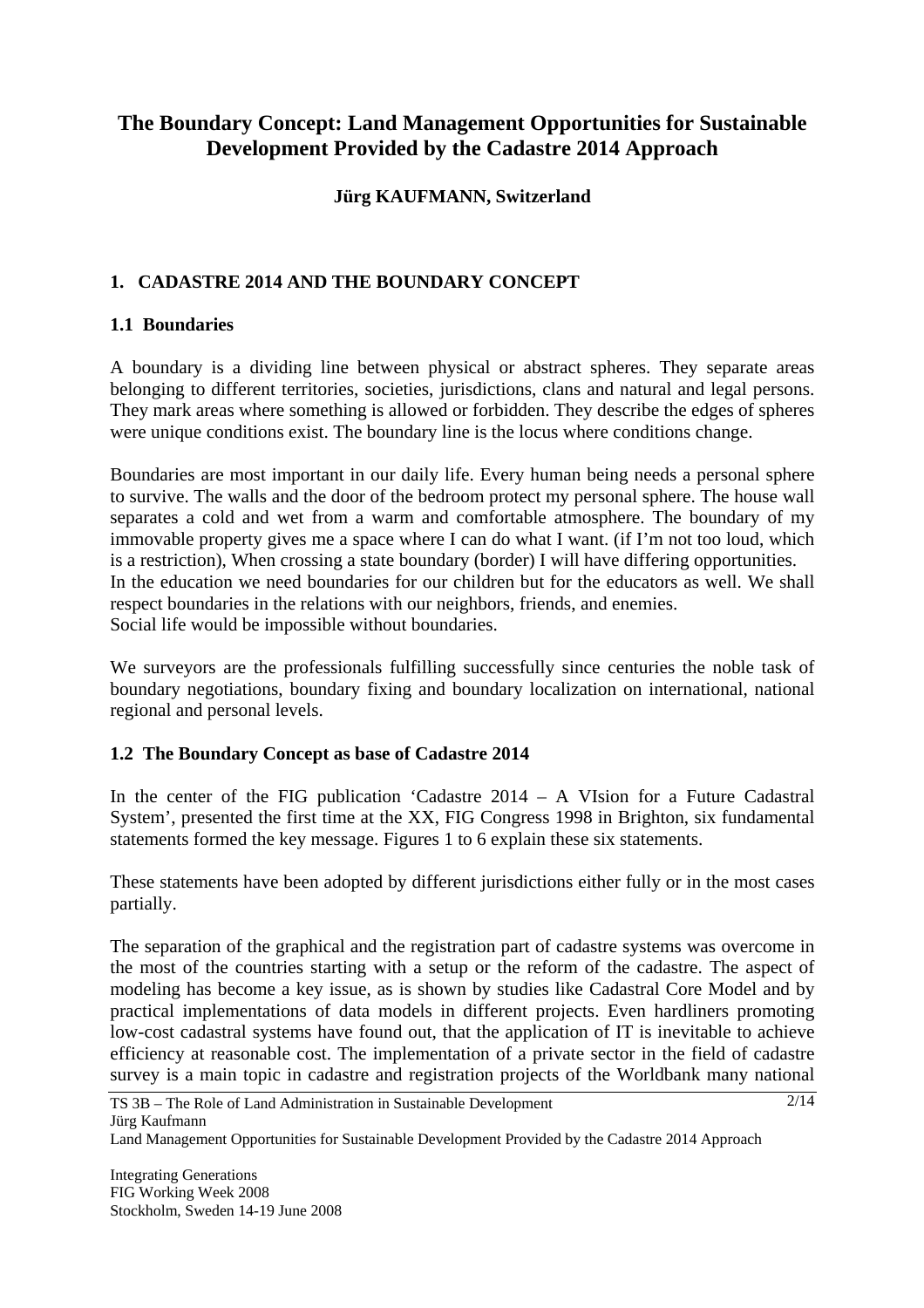donors. The question of at least partial cost recovery of the investments in the cadastre is implemented in many jurisdiction in order to make the cadastral organizations self sustainable.



**Figure 1** Modern cadastres document boundaries of property rights and restrictions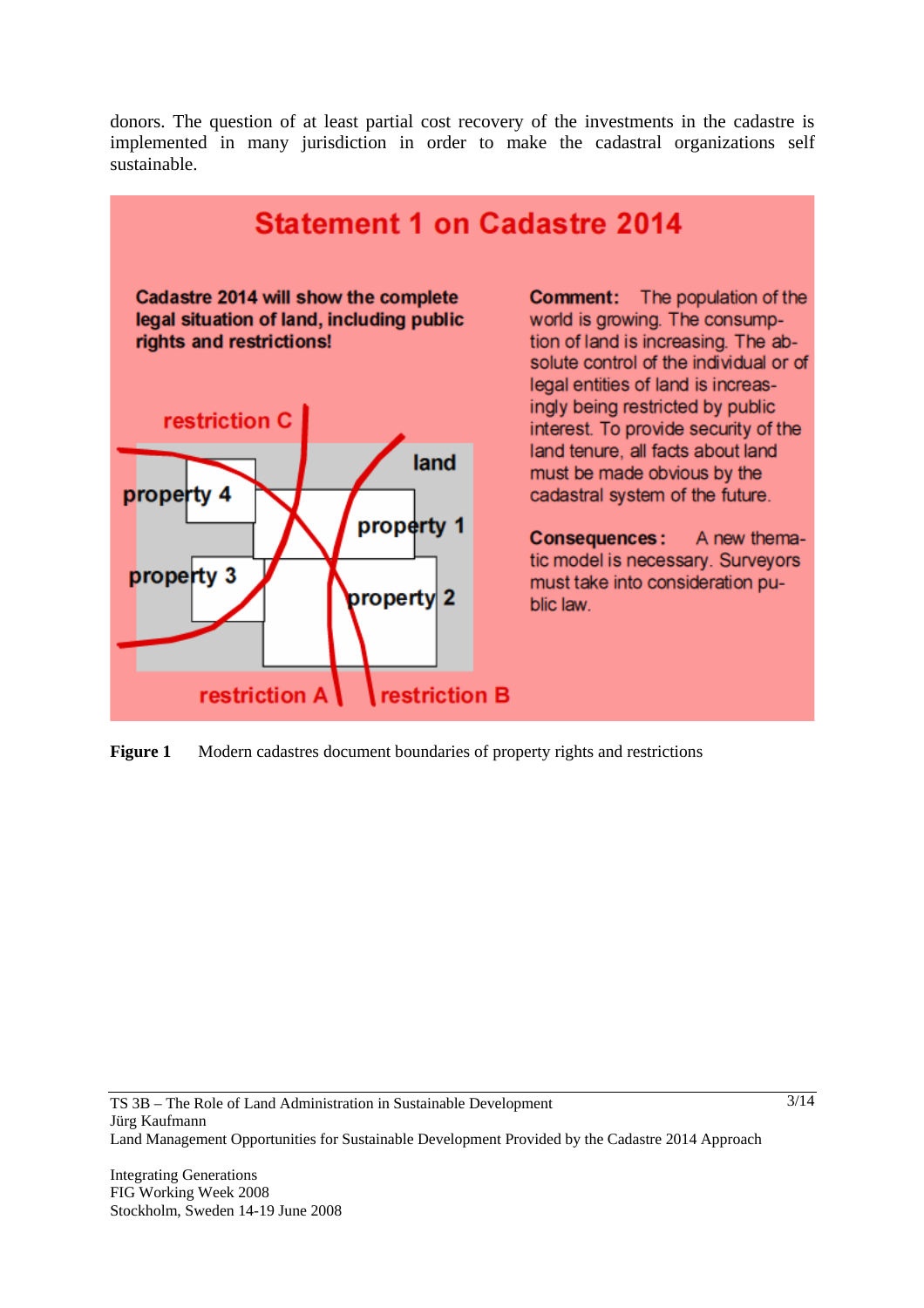## **Statement 2 on Cadastre 2014**



The separation between 'maps' and 'registers' will be abolished!

**Comment:** The separation was necessary because the available technology - paper and pencil - did not allow other solutions.

**Consequences:** The division of responsibilities between surveyor and solicitor in the domain of cadastre will be seriously changed.

**Figure 2** Institutions come together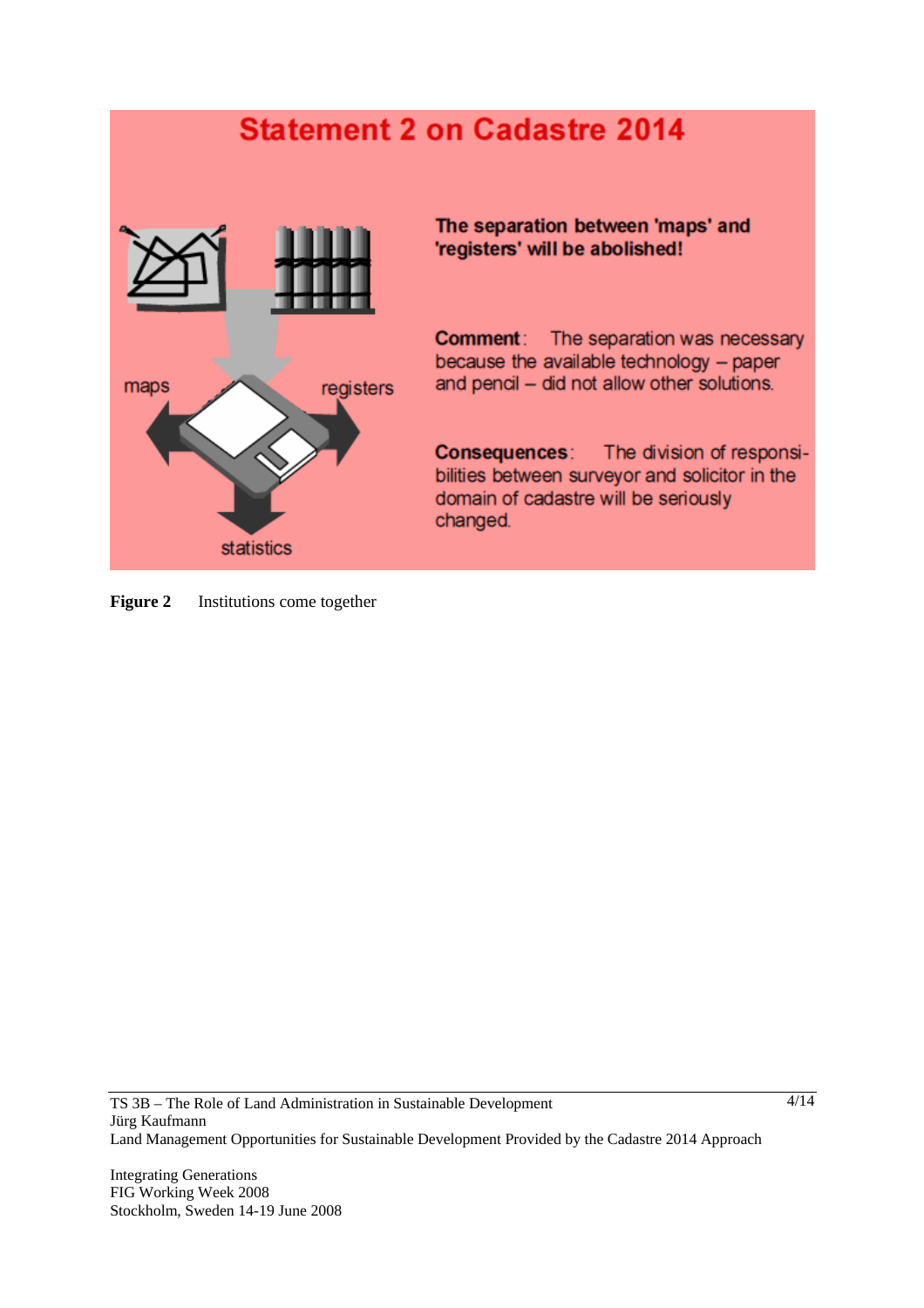# **Statement 3 on Cadastre 2014**



The Cadastral mapping will be dead! Long live modelling!

**Comment:** Maps have always been models, but the available technology did not allow for the use of these models in a flexible manner. So in mapping flexibility had to be brought in by different scales. Different scales had to be represented by different data models.

Modern technology allows the creation of maps of different scales and registers in different forms from the the same data model.

In 2014 there will be no Consequences: draftmen and cartographers in the domain of cadastre.

**Figure 3** Data modeling instead of mapping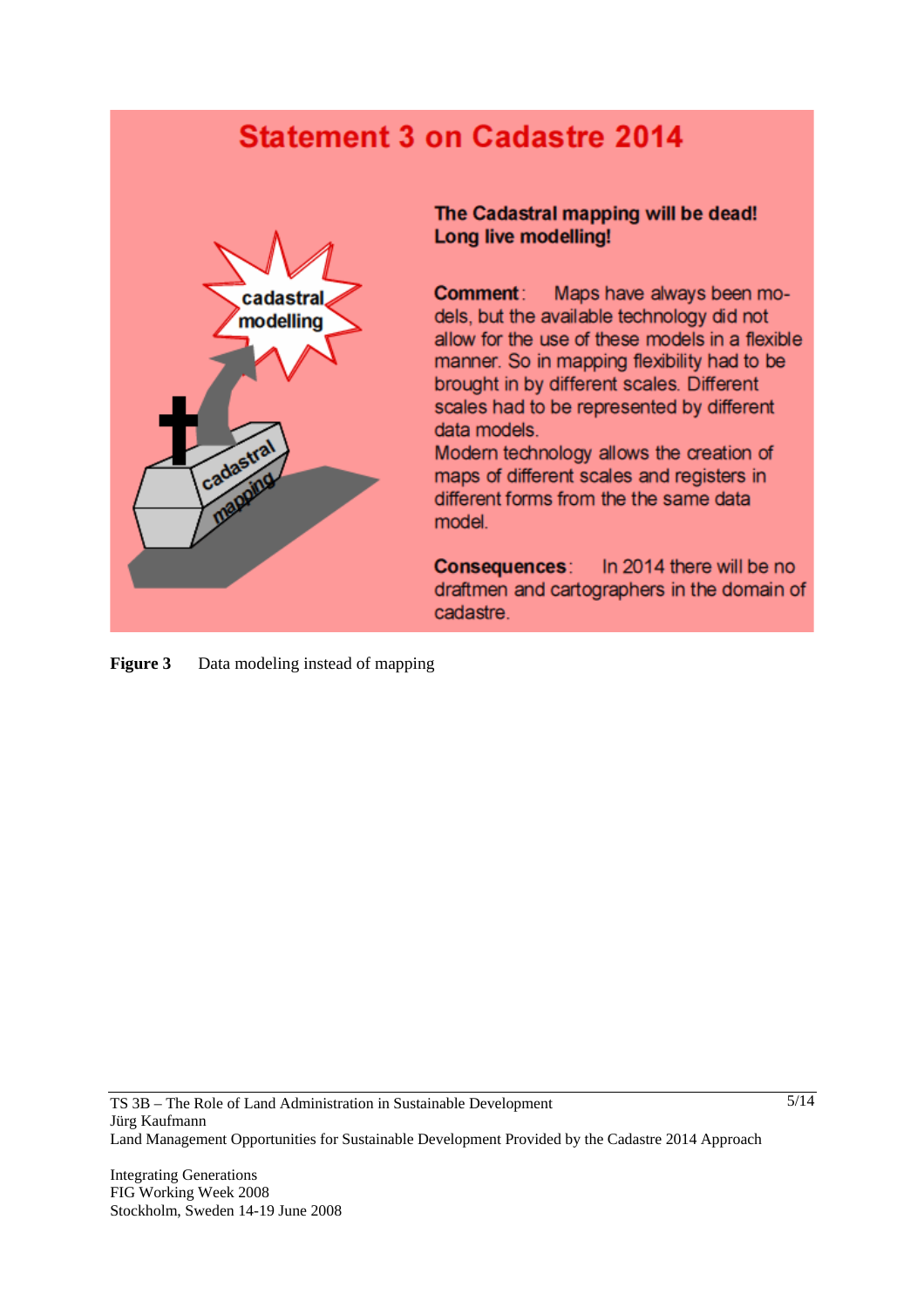# **Statement 4 on Cadastre 2014**



'Paper and pencil - cadastre' will have gone!

**Comment:** Geomatics technology will be the normal tool for cadastral work. Real lowcost solutions are only possible when this technology is used in combination with lean administrative procedures.

Developed, developing, and transitional countries need models of the existing situation to resolve the problems of population, environment and reasonable land use.

**Consequences:** The modern cadastre has to provide the basic data model. Surveyors all over the world must be able to think in models and to apply modern technology to handle such models.

**Figure 4** Modern cadastres bas on IT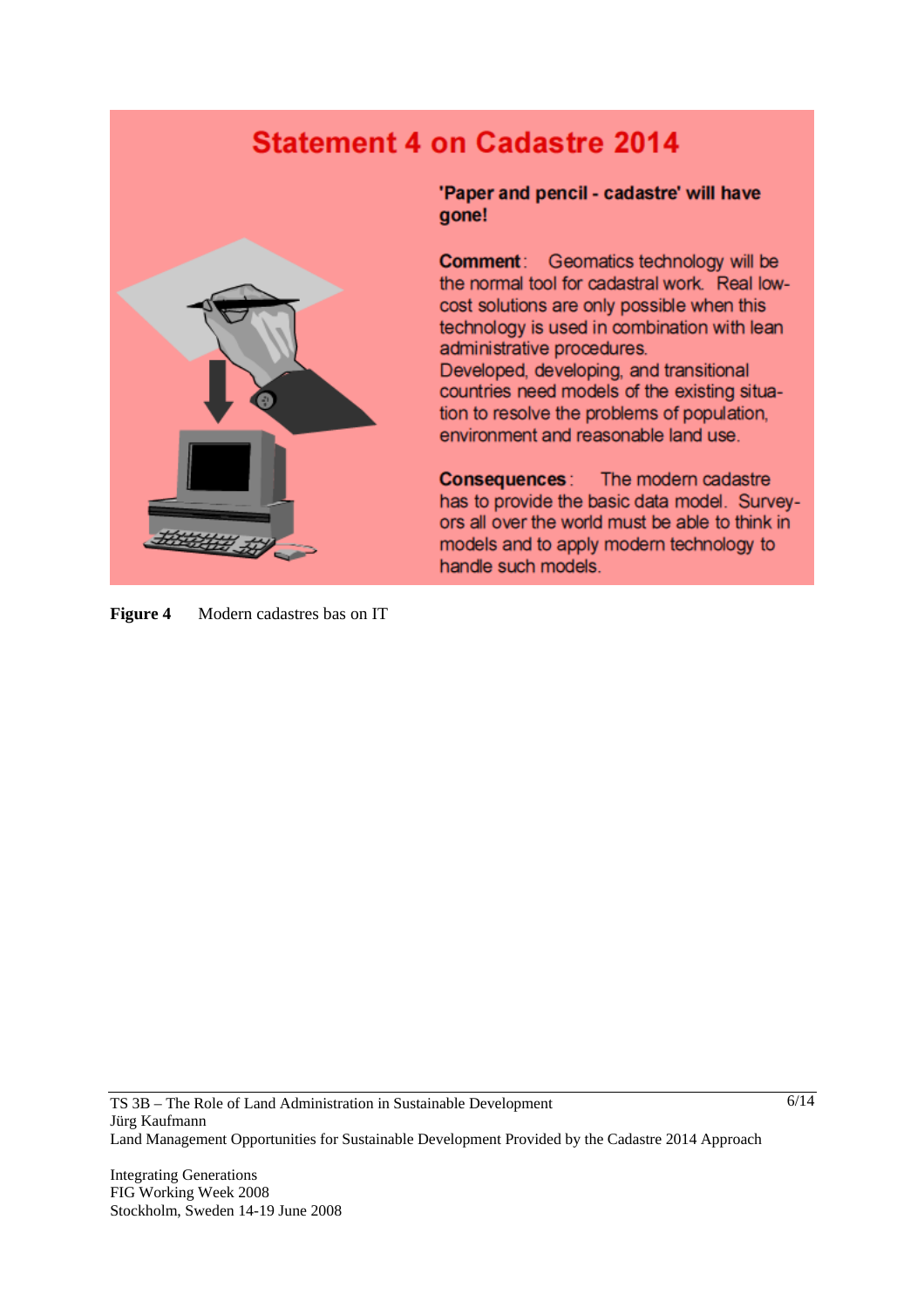## **Statement 5 on Cadastre 2014**

Cadastre 2014 will be highly privatized! Public and private sector are working closely together!



**Comment:** Public systems tend to be less flexible and customer oriented than those of private organizations.

Free economies demand flexibility in land markets, land planning and land utilization. Flexibility may be provided better by private institutions. For necessary security, however, public involvement is indispensable.

**Consequences:** The private sector will gain in importance. The public sector will concentrate on supervision and control.

**Figure 5** Public Private Partnership in Cadastre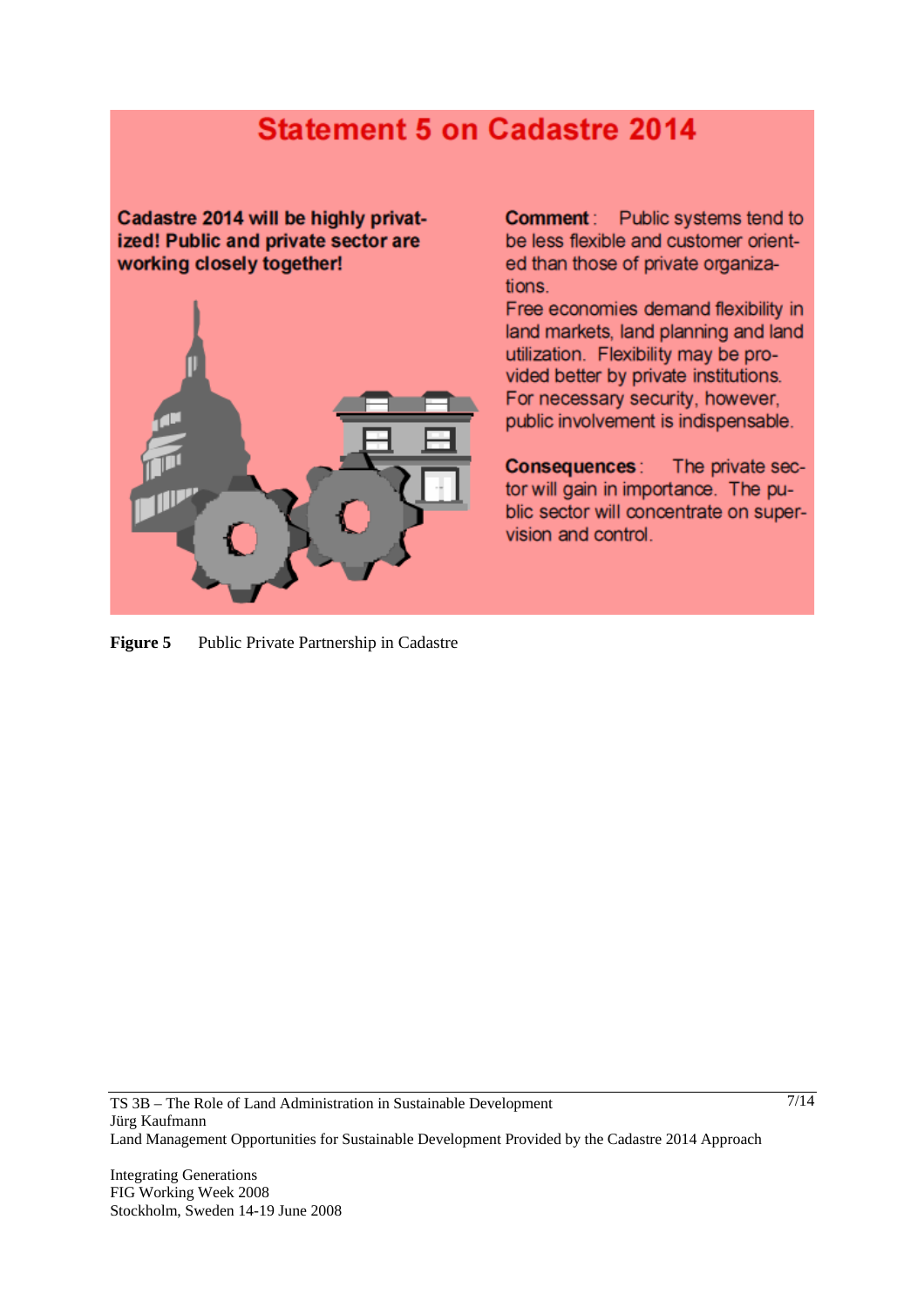## **Statement 6 on Cadastre 2014**



**Comment:** Cadastral systems need considerable investment. But the land documented and secured by the cadastre represents a multiple of the investment The investment and operation costs have to be paid back at least partially by those who profit.

Cost/benefit ana-**Consequences:** lysis will be a very important aspect of cadastre reform and implementation. Surveyors will have to deal more with economic questions in future.

**Figure 6** Cost recovery aspect

The key issue of Cadastre 2014 is the statement 1 concerning the documentation of the restrictions of the property rights normally stipulated in the constitutions. Statement 1 is based on the boundary concept.

Statement 1 is not yet implemented in many countries.

Only Switzerland has so far taken an initiative to introduce a C**adastre on Public-right Restrictions** in the framework of the Law on Geoinformation, which will be put to force by mid 2008. This enlarged cadastre will contain the legal land objects defined by the different laws on construction, on traffic infrastructures, on land use planning, on environment and heritage protection, on protection from disasters, etc.

The establishment and the maintenance of the traditional cadastral systems covering the documentation of the land parcels and the registration of the respective property rights seems to be a rather challenging task. An enlargement of the content of the cadastre is therefore postponed to a later period.

A further reason for hesitating to make a step in this direction may be that the **boundary concept** underlying Cadastre 2014 is not understood by many professional. This concept is not discussed in detail in the brochure, but appears, when the definition of legal land objects is explained as shown in figure 7.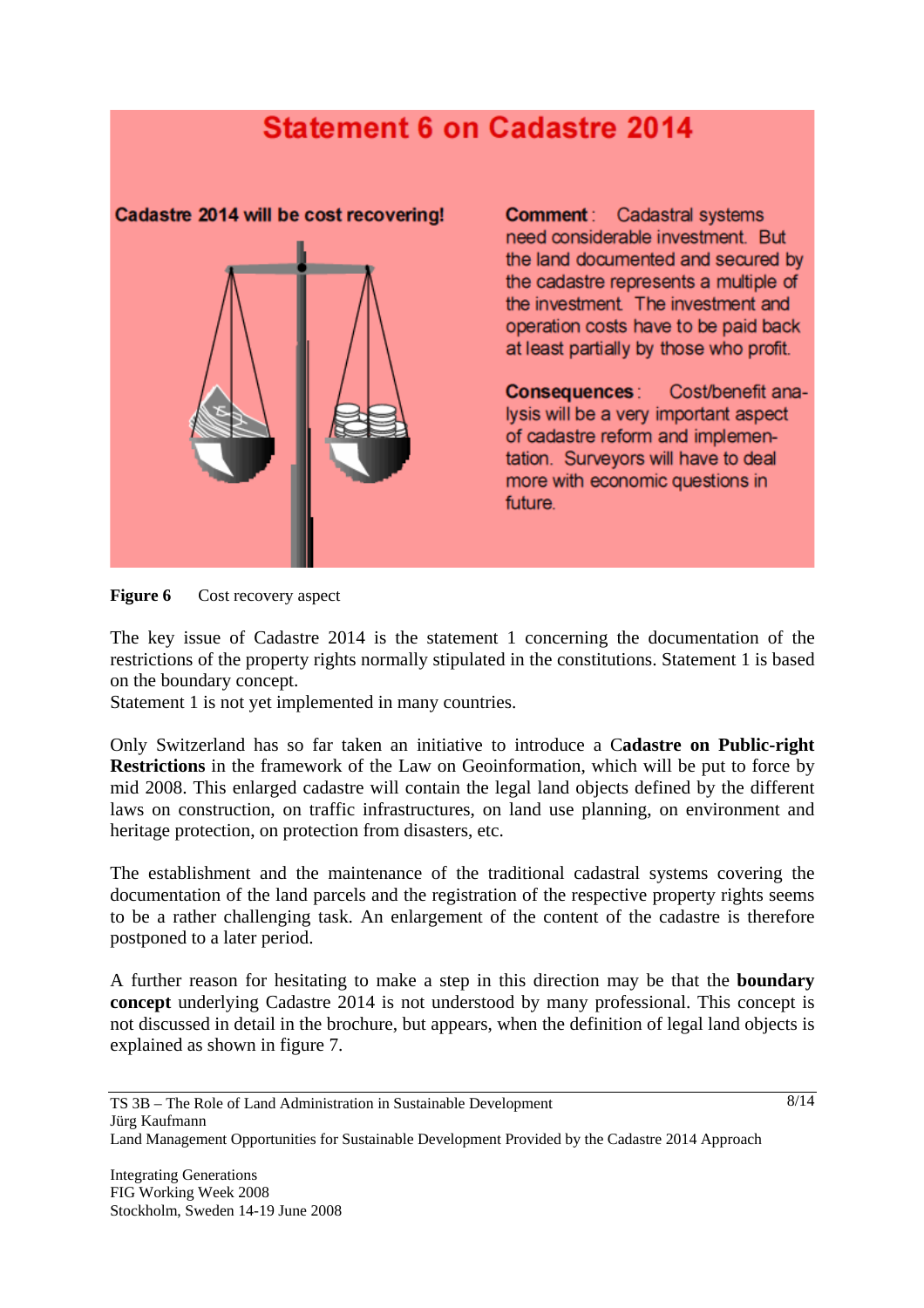

**Figure 7** Land Objects are defined by boundaries

The boundary concept is applied normally in the traditional cadastral systems to identify the sphere of properly of the rightful claimants to land. The process of boundary definition and marking together with the neighboring owners or possessors before the survey work is well known by the cadastre professionals. This is the most important step in cadastral surveying both in the establishment and the maintenance of a cadastral system. The owners are the essential key persons and they are given the opportunity to approve their boundaries during the public display of the results of the documentation work. The boundaries are the key issue in the traditional cadastre systems.

My experience shows that the important boundary concept is often not applied properly. Fearing the effort necessary to involve and to deal with the rightful claimants, cloudy procedures are applied to get somehow a definition of the boundaries. Instead quite a lot of money is spent for often ineffective 'public awareness campaigns'. But the best public awareness campaign is the direct work with the rightful claimants.

An important effect of the boundary concept is the fact, that in an IT environment the areas of the parcels are the result of a calculation and have no error margin any more. Many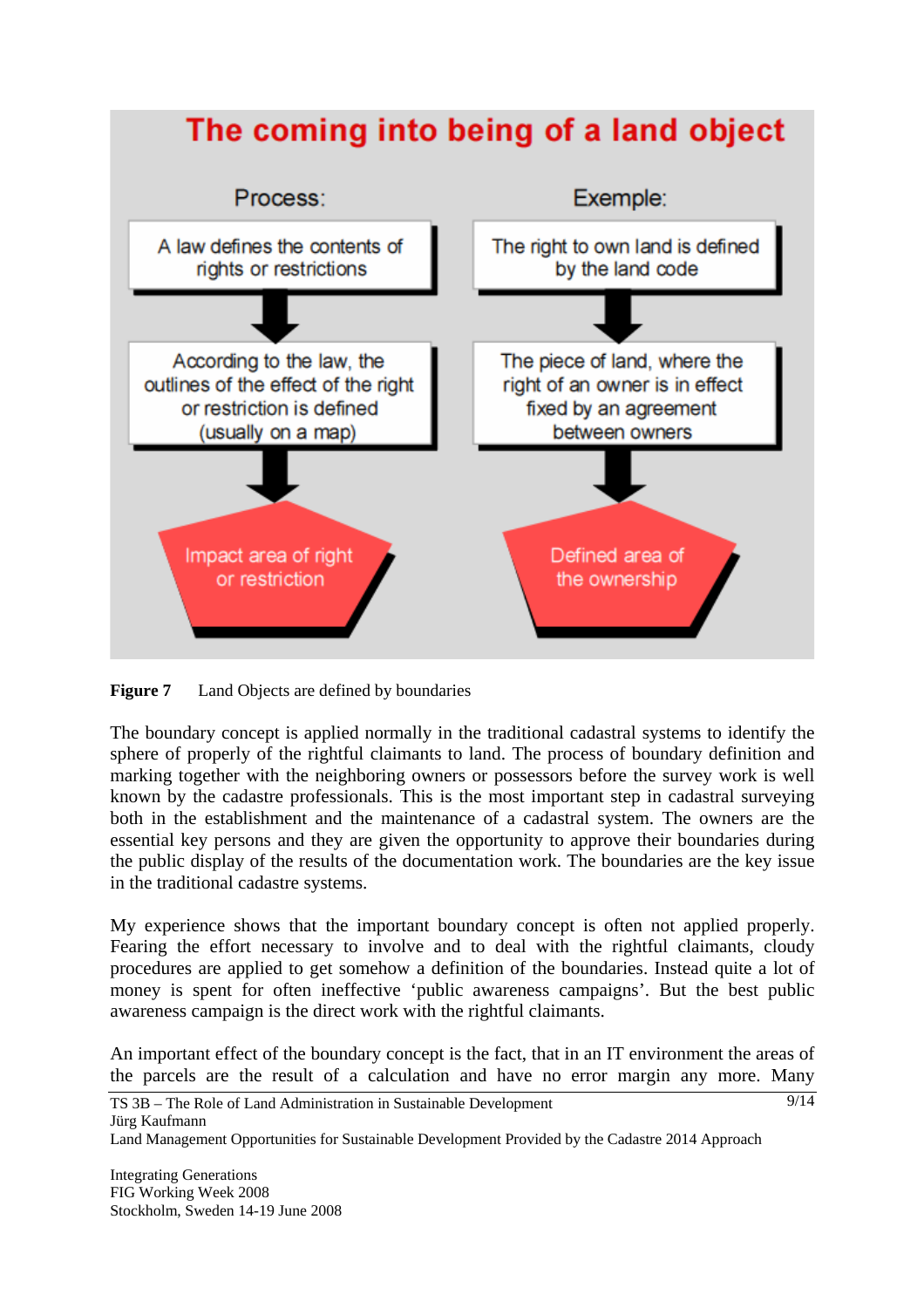professionals are not aware and invest too much effort in the area question. We have to explain the people that if the boundary is approved, the resulting area and its changes are to be accepted. The boundary is the key issue of the cadastral professionals.

The same boundary concept is valid for the restrictions of the property rights resulting from the public law arrangements as can be seen from figure 7.

But the definition process is different. It is the society as a whole which defines the boundaries of the spheres of restrictions when it adopts a law with the respective plans. In Cadastre 2014 the specialists will have besides the correct dealing with property boundaries as well the task to take care of the correct handling of the boundaries of the land objects restricting the property.

The boundary concept is fundamental for Cadastre 2014.

## **2. THE BOUNDARY CONCEPT AS A CHANCE FOR SURVEYORS**

The principle of the legal independence (see figure 8) stipulated by Cadastre 2014 allows it to model every physical or virtual configuration of boundaries.





Integrating Generations FIG Working Week 2008 Stockholm, Sweden 14-19 June 2008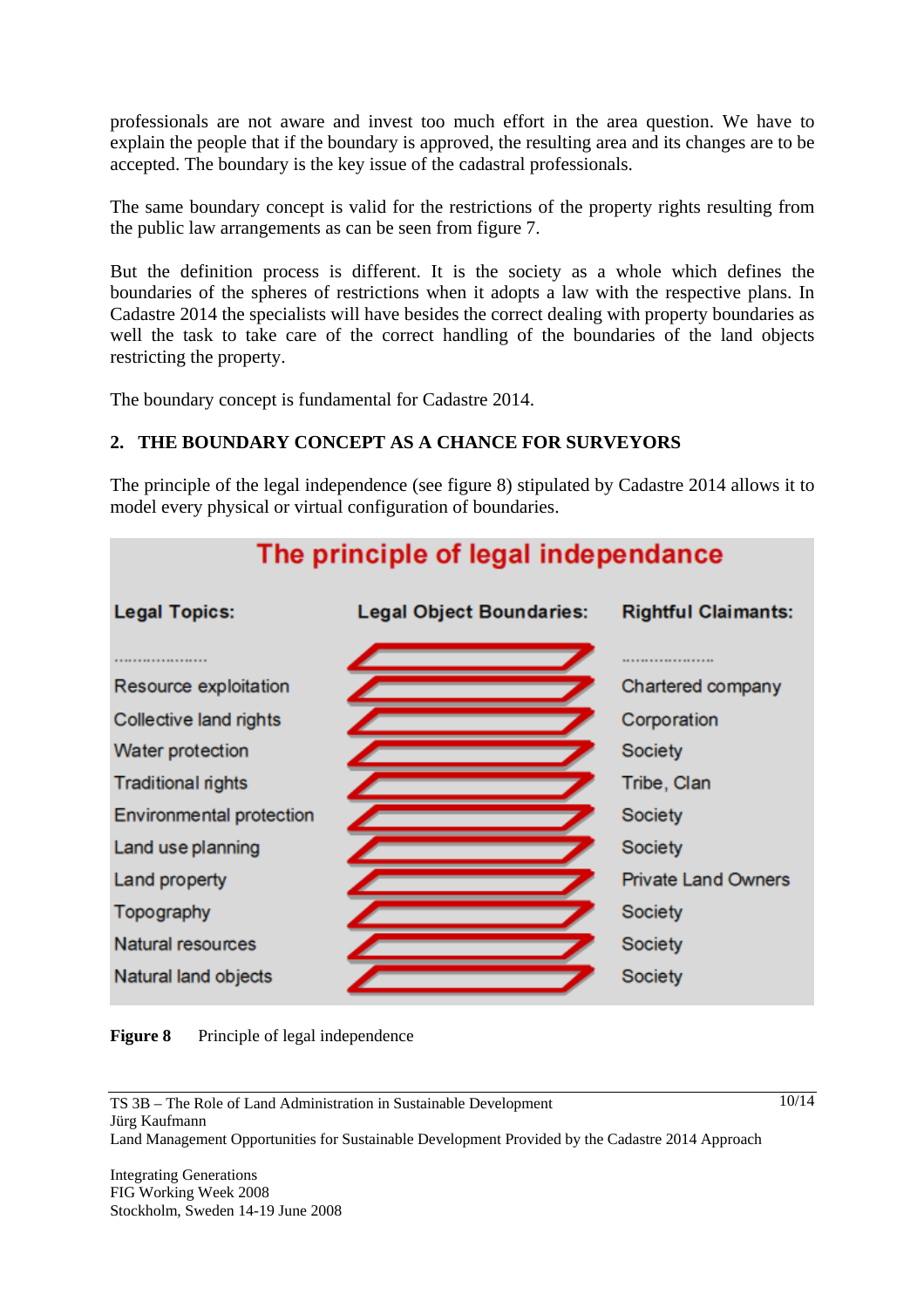In addition to the above mentioned legal topics and respective boundary configurations state boundaries, district and municipal boundaries are objects based on public laws and treaties. Land valuation as well is normally regulated by law and can be included in the data model. While agricultural land is based on soil quality which can be represented by boundaries separating areas with differing production values, the values of immovable property units are defined in relation to areas around built cpmplexes.

All these boundaries can be documented by cadastral systems obeying the principles of Cadastre 2014. And they can and shall be handled by cadastral specialists.

In Switzerland, the Association of Geomatics and Landmanagement geosuisse is working on a definition of the professional fields of activities according to figure 9

| fields of busi-<br>ness activities | tasks                                                                                                      | space related<br>activities    | tools/methods                                                                             |
|------------------------------------|------------------------------------------------------------------------------------------------------------|--------------------------------|-------------------------------------------------------------------------------------------|
| strategy                           | visions and goals                                                                                          | space policy                   | <b>Political activities</b>                                                               |
| management                         | measures and<br>projects for the<br>implementation<br>of the policy                                        | land (space)<br>management     | LANDMANAGEMENT<br>land use planning<br>land consolidation<br>land reallocation            |
| administra-<br>tion                | active handling of<br>spatial information<br>Data exploitation,<br>visualization, crea-<br>tion of reports | land (space)<br>administration | melioration<br>landscape dev.<br>monitoring<br>monitoring<br>navigation<br>geoinformation |
| documen-<br>tation                 | cadastre operation<br>data modelling,<br>data acquisition,<br>data maintenance                             | land (space)<br>documention    | land registration<br>cartography<br>surveying<br>geodesy<br><b>GEOMATICS</b>              |

**Figure 9** Field of activities of Swiss surveyors

The services of land administration and land management are based on a comprehensive documentation of the legal situation of land. Land management is finally the rearrangement of rights to land and other land objects. It is a fact, that in planning processes most of the time, namely approximately 75% is consumed by the acquisition and preparation of the basic data. Only 25% is left for the real planning work. With a comprehensive documentation of the legal situation, this ratio can be changed to be 25:75.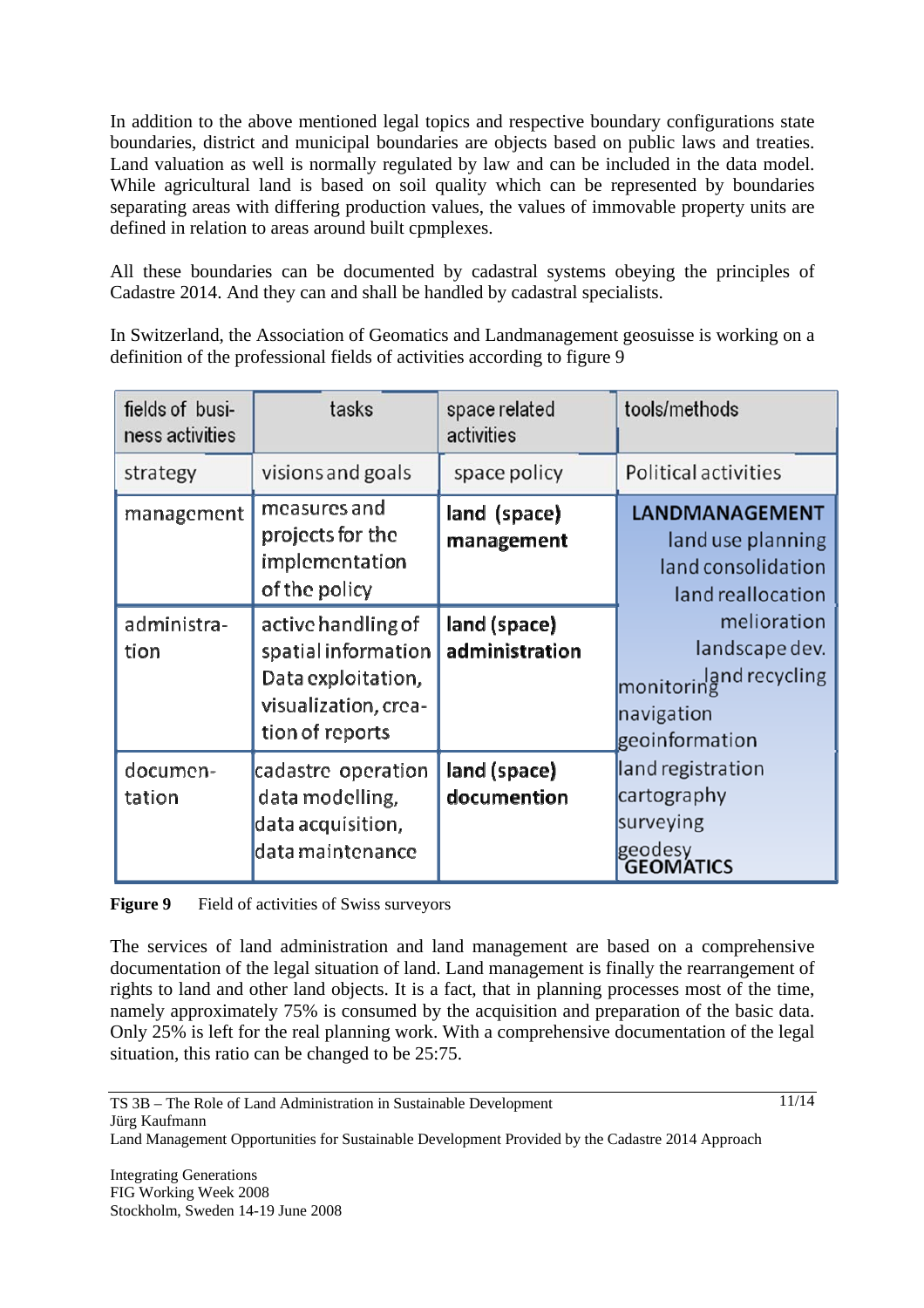## **3. OPPORTUNITIES CREATED BY THE BOUNDARY CONCEPT**

The boundary concept is a fundamental tool of land management. Some opportunities are outlined in the following chapter.

## **3.1 Land Consolidation**

Land consolidation is a typical land management task, which will be much more efficient by using the comprehensive documentation on land rights and restrictions. New boundaries, which allow the more efficient land use, are created.

## **3.2 Land Use Planning**

The experience shows that land use planning cannot be implemented without a stringent rearrangement of the land ownership rights. Land use conflicts can be resolved by methods of the reallocation of land rights with new boundaries taking into consideration the guarantees provided by the constitutions and the respective legal framework.

## **3.3 Environment Protection**

Environment protection measures can better be implemented when land management methods are use to compensate disadvantages for the land owners by changing the boundaries to optimize land use and protection.

## **3.4 Traditional Land Right Management**

Often the traditional land right of indigenous tribes are overlapping modern property right arrangements. Protection of important sites and traditional land rights can be enforced by land management methods as compensation and reallocation of rights by rearrangement of the boundaries.

## **3.5 Territorial Conflict Resolution**

Territorial conflicts are about influence on people and/or resources. Clean compensation principles combined with the boundary reallocation methods of land management can help to find solutions.

## **3.6 Ethnic Conflict Resolution**

Land management methods can help to resolve ethnic conflicts by rearranging the boundaries of states and districts according to democratic decisions of ethnic entities.

There are a lot more examples, where the boundary management can be helpful.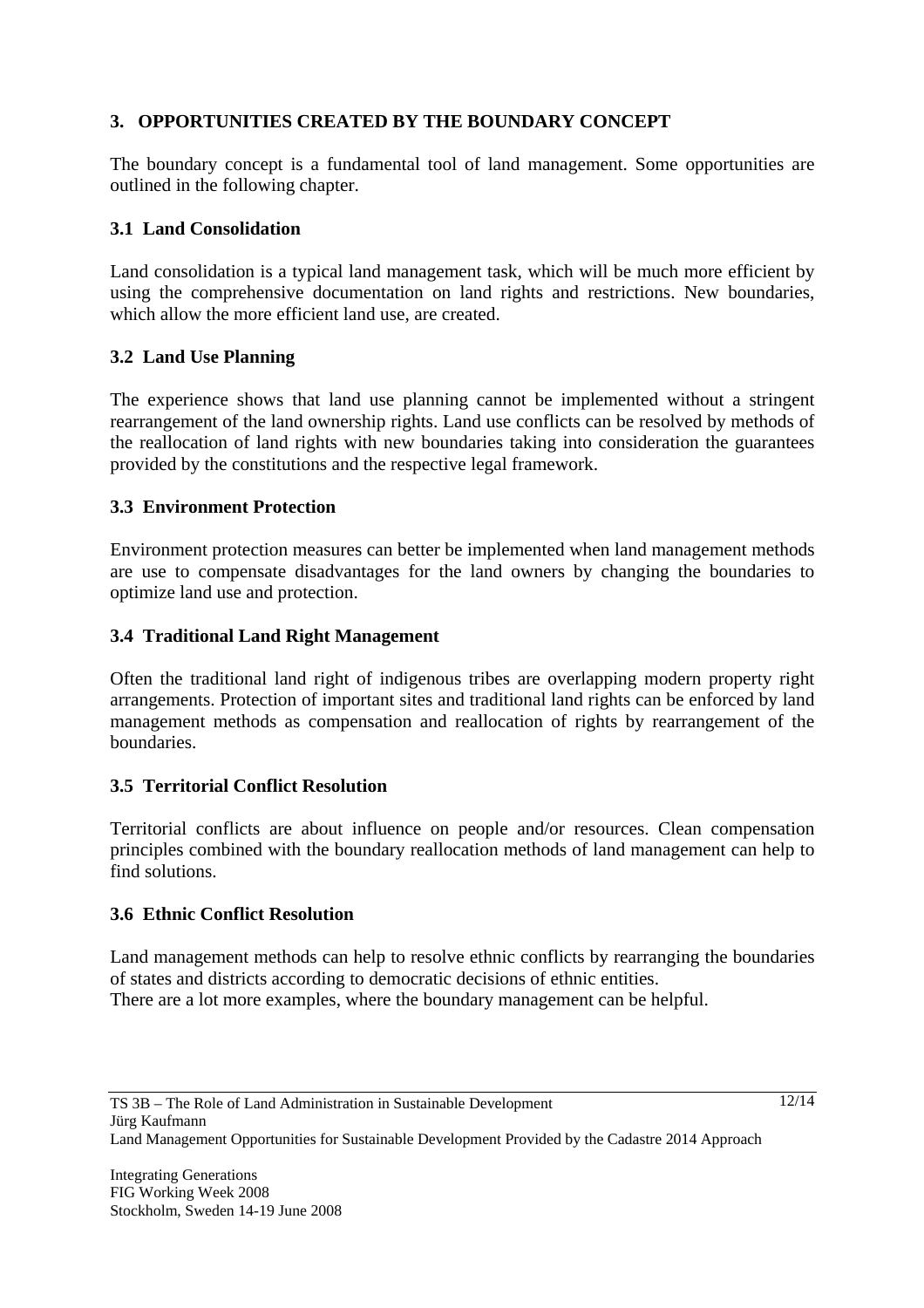## **4. CONCLUSION**

Comprehensive documentations of the really existing legal situation of land based on the boundary concept as proposed by Cadastre 2014 will form a mighty basis for land management in different areas. It will be a task of the surveyors organized in FIG to develop and implement land management activities to help to resolve the social and environmental problems of the human community.

## **REFERENCES**

## **BIOGRAPHICAL NOTES**

## **Jürg Kaufmann**

Date of birth: 22. August 1942 Nationality: Swiss

Education

- Federal Institute of Technology ETHZ, Dep. Mathematics/Physics, 1962,1963
- Federal Institute of Technology ETHZ, Dep. Rural Engineering and Surveying, Diploma 1967
- Diploma of Institut Mössinger, Business-School
- Licence as Swiss Federal Licensed Surveyor, 1981

Languages: German, English, French, Italian

Consulting Experience

- Member of the Project Management Board of 'Reform of the Swiss Official Cadastral Surveying'
- Consultant to national, cantonal and municipal authorities for Cadastre and GIS in Switzerland
- Consultant for Cadastre Projects in Belarus, Ukraine, Kosovo, Serbia, Macedonia, Azerbaijan
- Chief Technical Advisor for Georgia
- Consultant to the Government of the Principality of Liechtenstein for implementation of the National Geodata Infrastructure
- Member of the drafting committee for the Law on Geoinformation

#### Professional Experience

- since 1988: Independant Consulting Engineer, *KAUFMANN CONSULTING*
- 1981-1988: Keller Vermessungen AG, Switzerland, Chief Executive Officer
- 1979-1981: Federal Institute of Technology Zürich, Senior Assistant Geodesy and Land Information Systems
- 1970-1979: Digital Ltd, Zürich, Informatics Services for Engineering, Director
- 1967-1970: Federal Institute of Technology, Zürich, Assistant Land Management and Cadastre

TS 3B – The Role of Land Administration in Sustainable Development Jürg Kaufmann

Land Management Opportunities for Sustainable Development Provided by the Cadastre 2014 Approach